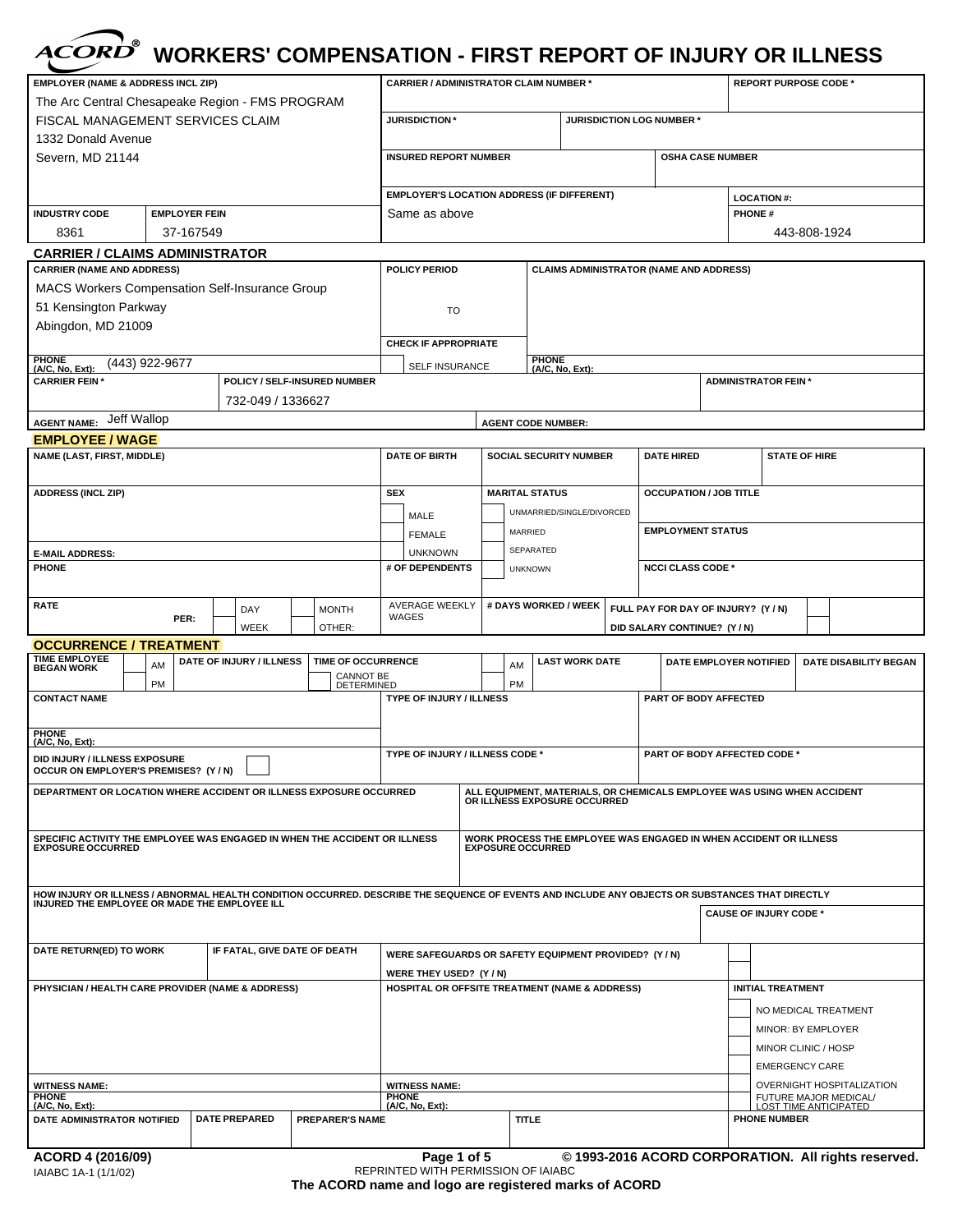**Applicable in Alabama:** Any person who knowingly presents a false or fraudulent claim for payment of a loss or benefit or who knowingly presents false information in an application for insurance is guilty of a crime and may be subject to restitution, fines, or confinement in prison, or any combination thereof.

**Applicable in Alaska:** A person who knowingly and with intent to injure, defraud, or deceive an insurance company files a claim containing false, incomplete, or misleading information may be prosecuted under state law.

**Applicable in Arizona:** For your protection Arizona law requires the following statement to appear on this form. Any person who knowingly presents a false or fraudulent claim for payment of a loss is subject to criminal and civil penalties.

**Applicable in Arkansas:** Any person or entity who willfully and knowingly makes any material false statement or representation, who willfully and knowingly omits or conceals any material information, or who willfully and knowingly employs any device, scheme or artifice, for the purpose of obtaining any benefit or payment, defeating or wrongfully increasing or wrongfully decreasing any claim for benefit or payment, or obtaining or avoiding workers compensation coverage or avoiding payment of the proper insurance premium, or who aids and abets for any of said purposes, under this chapter will be guilty of a Class D felony.

**Applicable in California:** Any person who makes or causes to be made any knowingly false or fraudulent material statement or material representation for the purpose of obtaining or denying workers compensation benefits or payments is guilty of a felony.

**Applicable in Colorado:** It is unlawful to knowingly provide false, incomplete, or misleading facts or information to an insurance company for the purpose of defrauding or attempting to defraud the company. Penalties may include imprisonment, fines, denial of insurance and civil damages. Any insurance company or agent of an insurance company who knowingly provides false, incomplete, or misleading facts or information to a policyholder or claimant for the purpose of defrauding or attempting to defraud the policyholder or claimant with regard to a settlement or award payable for insurance proceeds shall be reported to the Colorado Division of Insurance within the Department of Regulatory Agencies.

**Applicable in Delaware:** Any person who knowingly, and with intent to injure, defraud or deceive any insurer, files a statement of claim containing any false, incomplete or misleading information is guilty of a felony.

**Applicable in the District of Columbia:** WARNING: It is a crime to provide false or misleading information to an insurer for the purpose of defrauding the insurer or any other person. Penalties include imprisonment and/or fines. In addition, an insurer may deny insurance benefits if false information materially related to a claim was provided by the applicant.

**Applicable in Florida:** Any person who, knowingly and with intent to injure, defraud, or deceive any employer or employee, insurance company, or self-insured program, files a statement of claim containing any false or misleading information, commits insurance fraud, punishable as provided in s. 817.234.

**Applicable in Hawaii:** Any person who intentionally or knowingly misrepresents or conceals material facts, opinions, intention, or law to obtain or attempt to obtain coverage, benefits, recovery, or compensation commits the offense of insurance fraud which is a crime punishable by fines or imprisonment or both.

**Applicable in Idaho:** Any person who knowingly, and with intent to defraud or deceive any insurance company, files a statement containing any false, incomplete or misleading information is guilty of a felony.

**Applicable in Indiana:** A person who knowingly and with intent to defraud an insurer files a statement of claim containing any false, incomplete, or misleading information commits a felony.

**Applicable in Kansas:** Any person who, knowingly and with intent to defraud, presents, causes to be presented or prepares with knowledge or belief that it will be presented to or by an insurer, purported insurer, broker or any agent thereof, any written, electronic, electronic impulse, facsimile, magnetic, oral, or telephonic communication or statement as part of, or in support of, an application for the issuance of, or the rating of an insurance policy for personal or commercial insurance, or a claim for payment or other benefit pursuant to an insurance policy for commercial or personal insurance which such person knows to contain materially false information concerning any fact material thereto; or conceals, for the purpose of misleading, information concerning any fact material thereto commits a fraudulent insurance act.

**Applicable in Kentucky:** Any person who knowingly and with intent to defraud any insurance company or other person files a statement of claim containing any materially false information or conceals, for the purpose of misleading, information concerning any fact material thereto commits a fraudulent insurance act, which is a crime.

### **Applicable in Louisiana:**

Applicable in Louisiana: Any person who knowingly presents a false or fraudulent claim for payment of a loss or benefit or knowingly presents false information in an application for insurance is guilty of a crime and may be subject to fines and confinement in prison. Be advised failure to answer truthfully may result in forfeiture of workers compensation benefits.

**Applicable in Maine:** It is a crime to knowingly provide false, incomplete or misleading information to an insurance company for the purpose of defrauding the company. Penalties may include imprisonment, fines or denial of insurance benefits.

## **EMPLOYEE SIGNATURE:**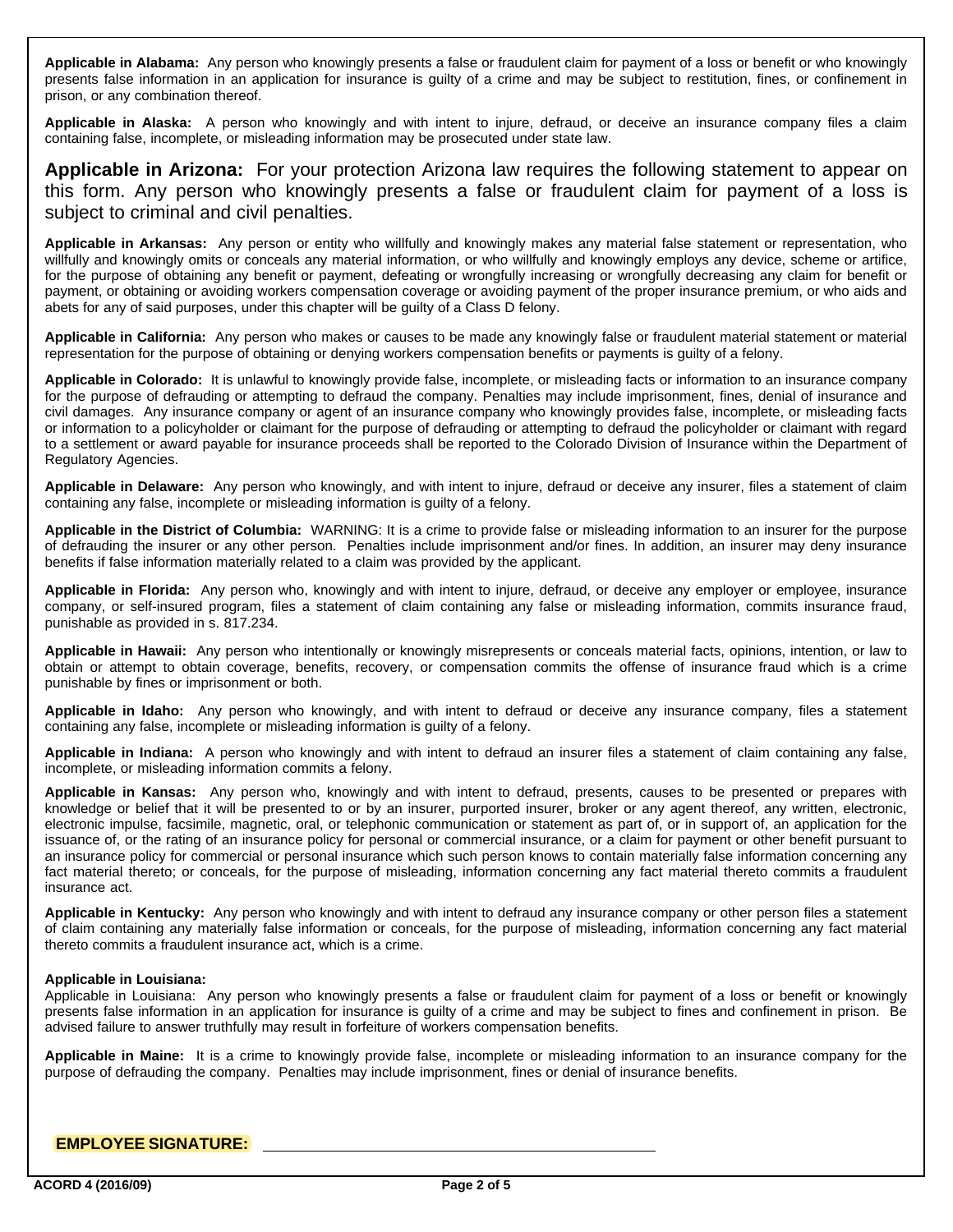**Applicable in Maryland:** Any person who knowingly or willfully presents a false or fraudulent claim for payment of a loss or benefit or who knowingly or willfully presents false information in an application for insurance is guilty of a crime and may be subject to fines and confinement in prison.

**Applicable in Michigan:** Any person who knowingly presents a false or fraudulent claim for payment of a loss or benefit or knowingly presents false information in an application for insurance is guilty of a crime and may be subject to fines and confinement in prison.

**Applicable in Minnesota:** Any person who, with intent to defraud, receives workers' compensation benefits to which the person is not entitled by knowingly misrepresenting, misstating, or failing to disclose any material fact is guilty of theft and shall be sentenced pursuant to s 609.52, subdivision 3.

**Applicable in Nevada:** Pursuant to NRS 686A.291, any person who knowingly and willfully files a statement of claim that contains any false, incomplete or misleading information concerning a material fact is guilty of a category D felony.

**Applicable in New Hampshire:** Any person who, with a purpose to injure, defraud or deceive any insurance company, files a statement of claim containing any false, incomplete or misleading information is subject to prosecution and punishment for insurance fraud as provided in RSA 638:20.

**Applicable in New Jersey:** Any person who knowingly files a statement of claim containing any false or misleading information is subject to criminal and civil penalties.

**Applicable in New Mexico:** Any person who knowingly presents a false or fraudulent claim for payment of a loss or benefit or knowingly presents false information in an application for insurance is guilty of a crime and may be subject to civil fines and criminal penalties.

**Applicable in New York:** Any person who knowingly and with intent to defraud any insurance company or other person files an application for insurance or statement of claim containing any materially false information, or conceals for the purpose of misleading, information concerning any fact material thereto, commits a fraudulent insurance act, which is a crime, and shall also be subject to a civil penalty not to exceed five thousand dollars and the stated value of the claim for each such violation.

**Applicable in Ohio:** Any person who, with intent to defraud or knowing that he is facilitating a fraud against an insurer, submits an application or files a claim containing a false or deceptive statement is guilty of insurance fraud.

**Applicable in Oklahoma:** Any person or entity who makes any material false statement or representation, who willfully and knowingly omits or conceals any material information, or who employs any device, scheme, or artifice, or who aids and abets any person for the purpose of:

- 1. obtaining any benefit or payment,
- 2. increasing any claim for benefit or payment, or
- 3. obtaining workers' compensation coverage under this act, shall be guilty of a felony punishable pursuant to Section 1663 of  $|$ Title 21 of the Oklahoma Statutes.

**Applicable in Pennsylvania:** Any person who knowingly and with intent to defraud any insurance company or other person files an application for insurance or statement of claim containing any materially false information or conceals for the purpose of misleading, information concerning any fact material thereto commits a fraudulent insurance act, which is a crime and subjects such person to criminal and civil penalties.

**Applicable in Rhode Island:** Any person who knowingly presents a false or fraudulent claim for payment of a loss or benefit or knowingly presents false information in an application for insurance is guilty of a of a crime and may be subject to fines and confinement in prison.

**Applicable in Tennessee:** It is a crime to knowingly provide false, incomplete or misleading information to any party to a workers compensation transaction for the purpose of committing fraud. Penalties include imprisonment, fines and denial of insurance benefits.

**Applicable in Texas:** Any person who knowingly presents a false or fraudulent claim for the payment of a loss is guilty of a crime and may be subject to fines and confinement in state prison.

**Applicable in Utah:** Any person who knowingly presents false or fraudulent underwriting information, files or causes to be filed a false or fraudulent claim for disability compensation or medical benefits, or submits a false or fraudulent report or billing for health care fees or other professional services is guilty of a crime and may be subject to fines and confinement in state prison.

**Applicable in Virginia:** It is a crime to knowingly provide false, incomplete or misleading information to an insurance company for the purpose of defrauding the company. Penalties include imprisonment, fines and denial of insurance benefits.

**Applicable in Washington:** It is a crime to knowingly provide false, incomplete or misleading information to an insurance company for the purpose of defrauding the company. Penalties include imprisonment, fines and denial of insurance benefits.

**Applicable in West Virginia:** Any person who knowingly presents a false or fraudulent claim for payment of a loss or benefit or knowingly presents false information in an application for insurance is guilty of a crime and may be subject to fines and confinement in prison.

# **EMPLOYEE SIGNATURE:**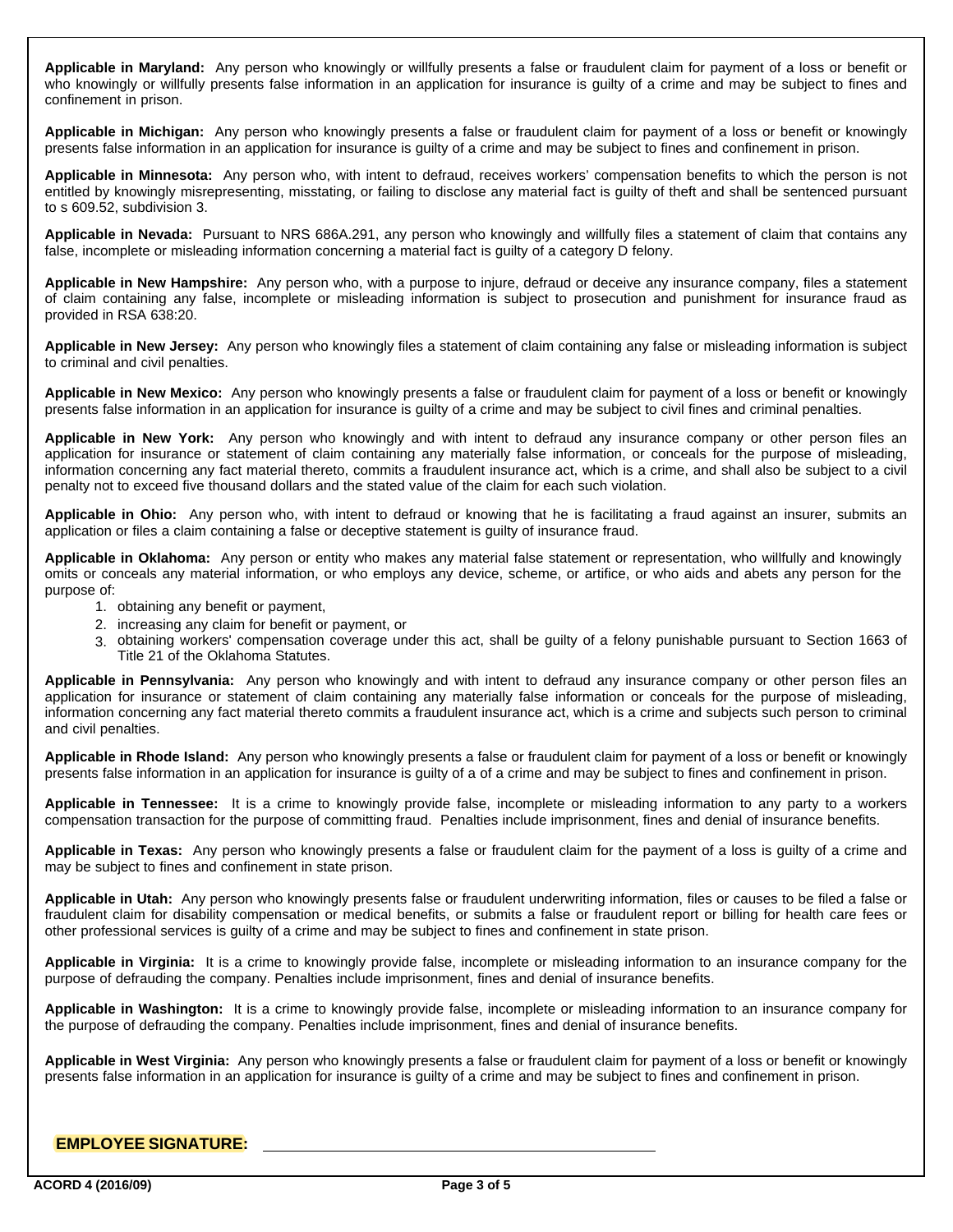## **EMPLOYER'S INSTRUCTIONS**

#### **DO NOT ENTER DATA IN FIELDS MARKED \***

#### DATES:

Enter all dates in MM/DD/YY format.

#### INDUSTRY CODE:

This is the code which represents the nature of the employer's business which is contained in the Standard Industrial Classification Manual or the North American Industry Classification System published by the Federal Office of Management and Budget.

### OSHA CASE NUMBER:

Transfer the case number from the OSHA 300 log after you record the case there.

#### CARRIER:

of the employer of the claimant. The licensed business entity issuing a contract of insurance and assuming financial responsibility on behalf

### CLAIMS ADMINISTRATOR:

ing the claim. Enter the name of the carrier, third party administrator, state fund, or self-insured responsible for administer-

#### AGENT NAME & CODE NUMBER:

your insurance policy. Enter the name of your insurance agent and his/her code number if known. This information can be found on

### OCCUPATION / JOB TITLE:

This is the primary occupation of the claimant at the time of the accident or exposure.

### EMPLOYMENT STATUS:

Indicate the employee's work status. The valid choices are:

| Full-Time    | On Strike | Unknown                  | Volunteer    |
|--------------|-----------|--------------------------|--------------|
| Part-Time    | Disabled  | Apprenticeship Full-Time | Seasonal     |
| Not Employed | Retired   | Apprenticeship Part-Time | Piece Worker |

## DATE DISABILITY BEGAN:

as otherwise deigned by statute. The first day on which the claimant originally lost time from work due to the occupation injury or disease or

## CONTACT NAME / PHONE NUMBER:

Enter the name of the individual at the employer's premises to be contacted for additional information.

## TYPE OF INJURY / ILLNESS:

Briefly describe the nature of the injury or illness, (eg. Lacerations to the forearm).

### PART OF BODY AFFECTED:

Indicate the part of body affected by the injury/illness, (eg. Right forearm, lower back).

### DEPARTMENT OR LOCATION WHERE ACCIDENT OR ILLNESS EXPOSURE OCCURRED:

(eg. Maintenance Department or Client's office at 452 Monroe St., Washington, DC 26210)

specific. If the accident or illness exposure did not occur on the employer's premises, enter address or location. Be